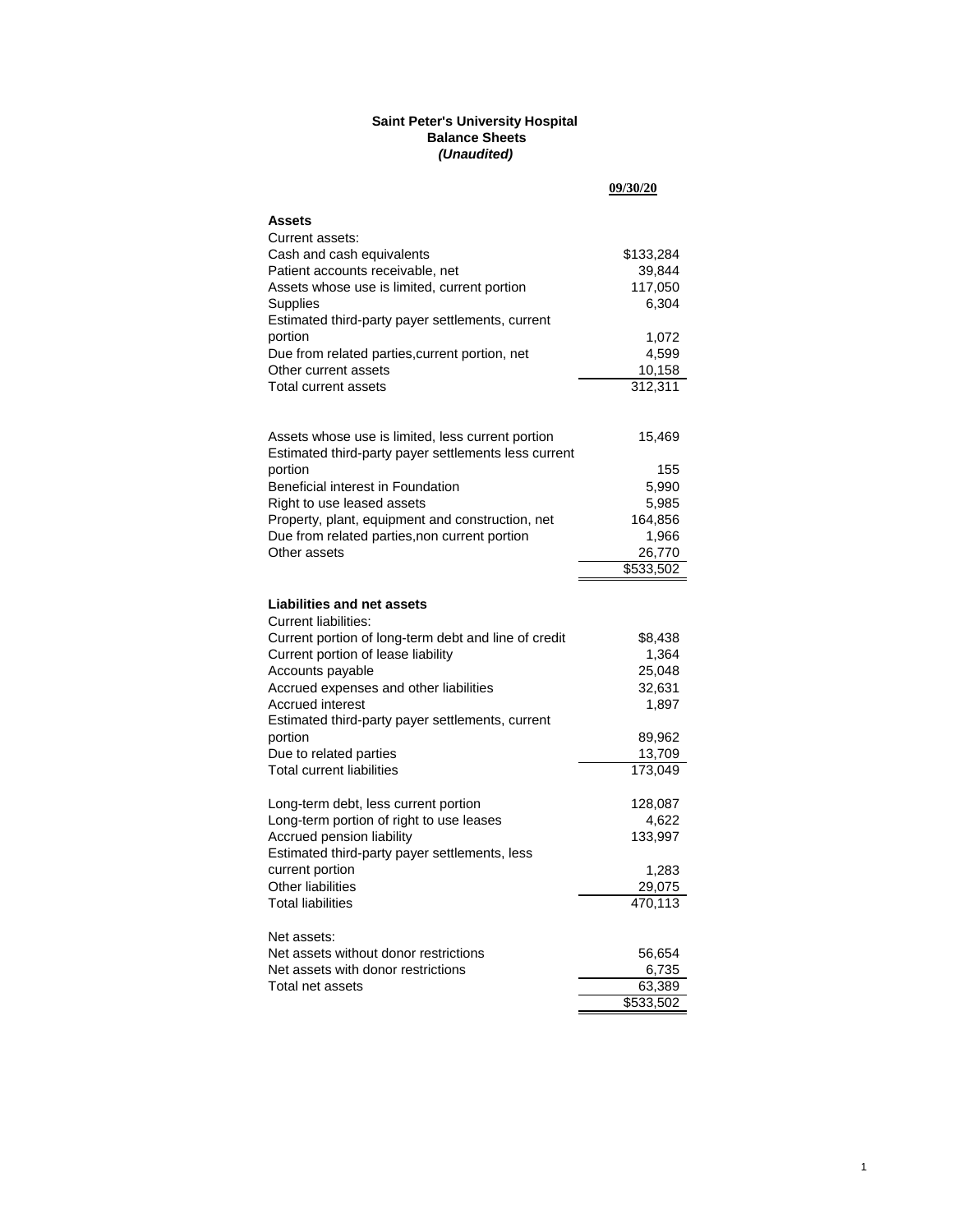#### **Saint Peter's University Hospital Statement of Operations and Changes in Net Assets** *(Unaudited)*

| ,,,,,,,,,,,,                                                    | 09/30/20             |
|-----------------------------------------------------------------|----------------------|
| Revenue, gains and other support:                               |                      |
| Net patient service revenue                                     | \$314,041            |
| Other operating revenue, net                                    | 19,130               |
| <b>HHS</b> stimulus                                             | 36,418               |
| Net assets released from restriction                            |                      |
| Total revenue, gains and other support                          | 369,593              |
| Expenses:                                                       |                      |
| Salaries and wages                                              | 174,149              |
| Resident and physician fees                                     | 7,290                |
| Employee benefits                                               | 37,780               |
| Supplies and expenses                                           | 108,498              |
| Governmental taxes, fees, and assessments                       | 2,781                |
| Interest                                                        | 6,102                |
| Depreciation and amortization                                   | 19,377               |
| Total expenses                                                  | 355,977              |
| Income from operations                                          | 13,616               |
| Equity in net earnings of joint ventures                        | 186                  |
| Loss on disposal of property, plant and equipment               | (57)                 |
| Net change in unrealized gains and losses on equity investments | (949)                |
| Non-operating net periodic pension cost                         | (1,614)              |
| Excess of revenue over expenses                                 | 11,182               |
| Net change in unrealized gains and losses on non-equity         |                      |
| investments                                                     | 1,160                |
| Donated Equipment and other                                     | 523                  |
| Increase in net assets without donor restrictions               | 12,865               |
| Net assets with donor restrictions:                             |                      |
| Restricted gifts and contributions                              | 4                    |
| Net change in beneficial interest in Foundation                 | 377                  |
| Net assets released from restriction                            |                      |
| Increase in net assets with donor restrictions                  |                      |
| Increase in net assets                                          | 13,242               |
| Net assets at beginning of year                                 | 50,147               |
| Net assets at end of period                                     | $\overline{$}63,389$ |